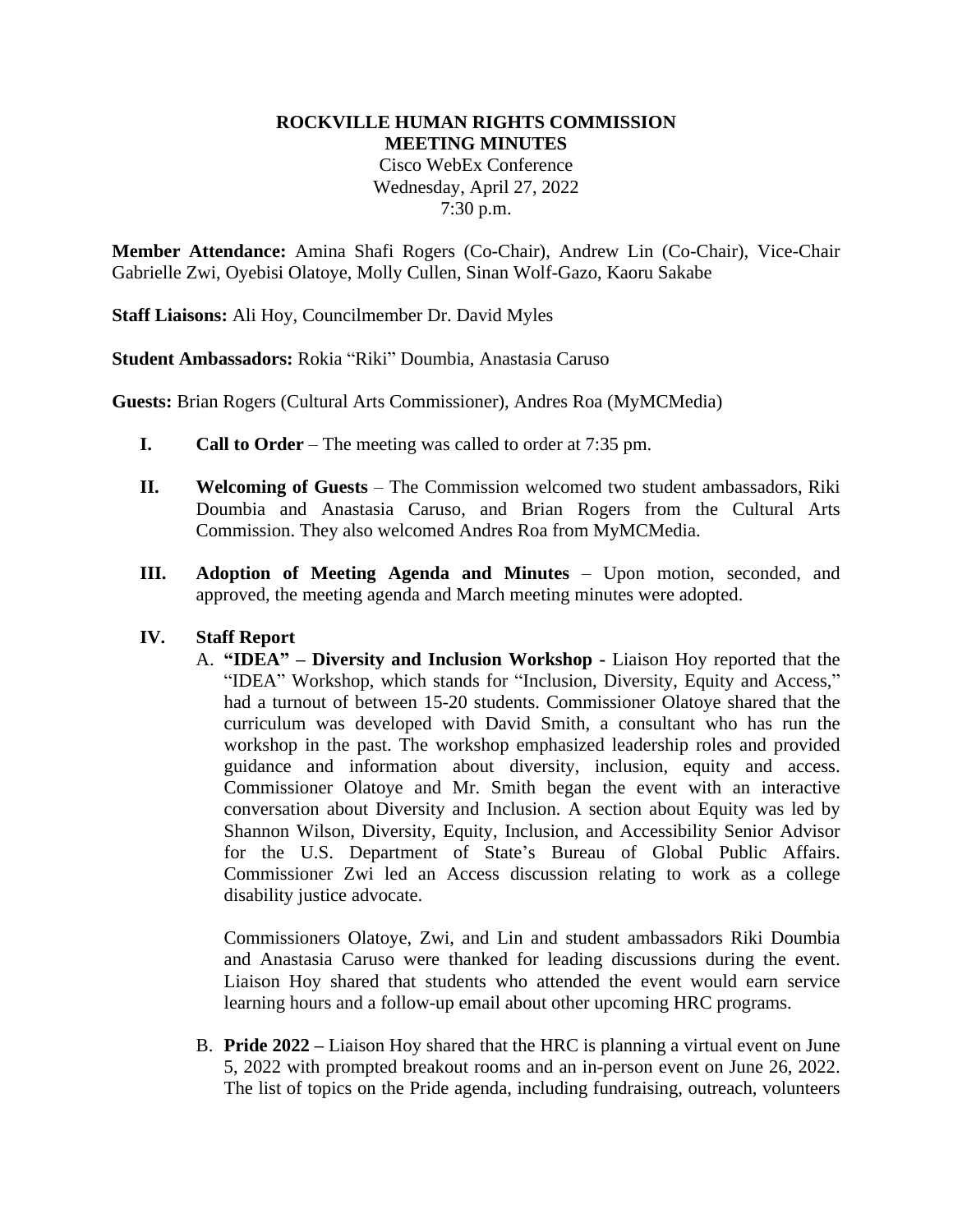and performances, were discussed. The HRC Student Ambassadors offered to assist the Pride subcommittee members with event planning and will help lead a Youth LGBTQ+ discussion during the virtual event. Co-Chair Rogers reported a need for additional sponsorship outreach to solicit monetary and non-monetary donations for the event, to support a donation to an LGBTQ+ cause or organization.

Rockville Reports published articles in the March and April editions to advertise for event sponsors and performers. Liaison Hoy has received requests to perform and four performances are planned. Another article has been planned for the May/June issue of Rockville Reports, followed by social media outreach.

The Cultural Arts Commissioner (CAC) liaison, Brian Rogers, stated that the CAC will assist with crafting stations for children during the Pride event. Liaison Hoy will coordinate with volunteers and provide a few to support these stations.

C. **NAACP Freedom Fund –** Liaison Hoy reminded the commissioners that the Montgomery County Branch of the NAACP is hosting its Annual Freedom Fund event on Sunday, May 15, 2022. The City of Rockville purchased tickets to attend this event and Liaison Hoy confirmed which members were attending on behalf of the HRC.

## **V. Chair Report**

- A. **Board of Supervisors of Elections –** Co-Chair Lin recapped the purpose of the joint project with the Board of Supervisors of Elections and the Asian Pacific American Task Force, which is to explore ways to increase voter participation among the City's Asian American population. The group has been meeting since December and has been focusing on translation, registration and overall voter assistance at the polls. The group will be developing voter promotion materials for the Asian community.
- B. **Mayor and Council Presentation** Co-Chairs Lin and Rogers discussed the April 18, 2022 presentation to Mayor and Council of the Human Rights Commission's annual accomplishments and future goals.

They received good feedback from Mayor and Council about the work the Commission does each year and plans for the future. Mayor and Council commented that adding additional members to the Commission may be beneficial to support the existing programs and future program growth. The Commissioners held a discussion about increasing the number of members to 15. Commissioner Olatoye brought up previous periods where commission vacancies were long and that the commission should keep community interest levels in mind when discussing membership expansion. Co-Chair Rogers requested additional members on the Membership Subcommittee.

## **VI. Other Committee Reports**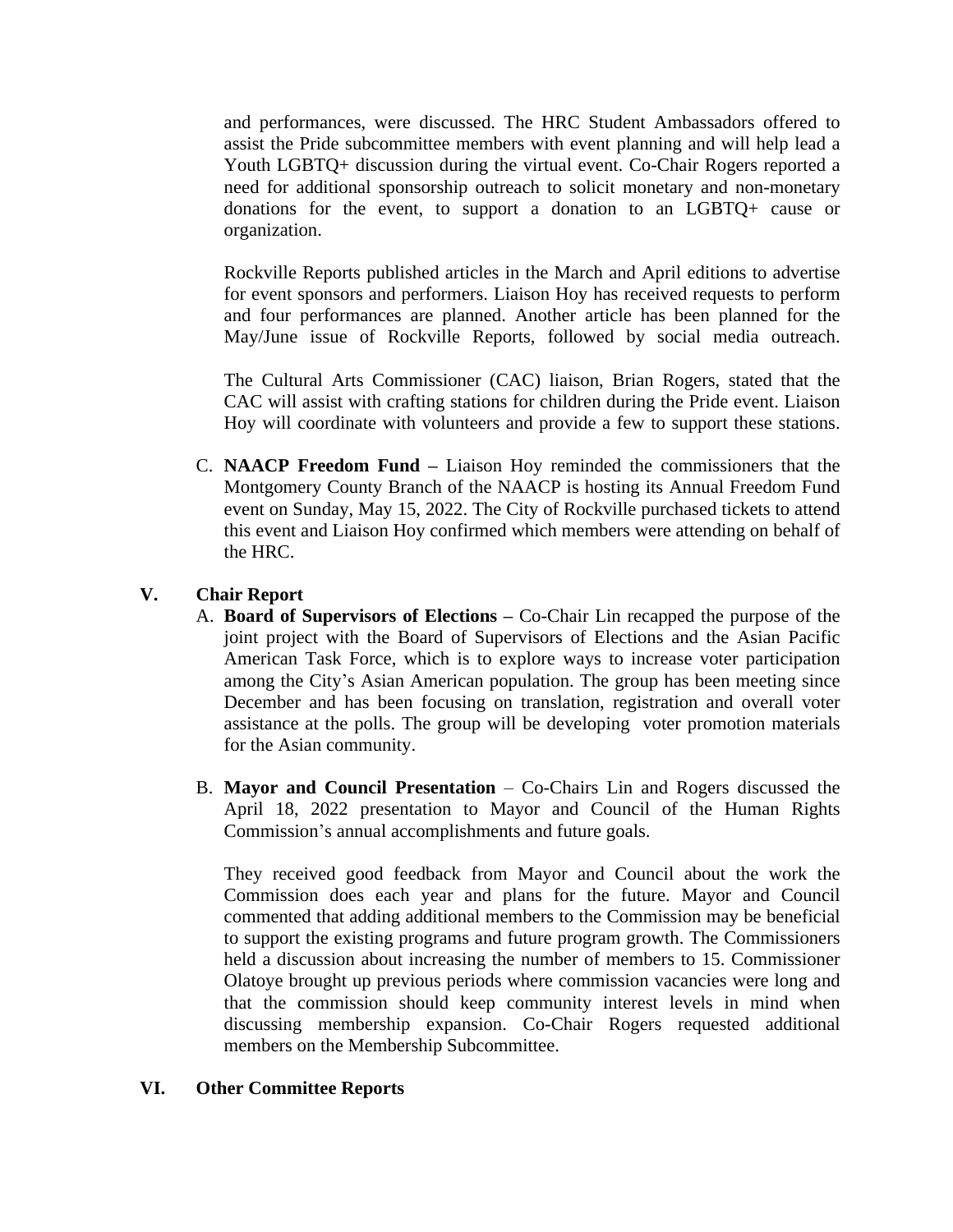A. **Current Affairs Committee** – Co-Chair Rogers discussed upcoming proclamations on the Mayor and Council agenda and recommended that a commission member be assigned to keep an eye on annual proclamations to make sure they are balanced from a human rights perspective.

Commissioner Cullen gave an update about the Montgomery County School Board's discussions about police in schools and mental health needs. Montgomery County Public Schools entered into an agreement with Montgomery County Police Department to being in community engagement officers, who will not be permanently staffed in the school but can be called in for incidents and school events. Each community engagement officer is required to complete training on emergency preparedness, conflict resolution and childhood development. She also noticed that the County approved creation of a 9-member civilian board to review police misconduct complaints.

In response to requests from parents and advocacy groups, Montgomery County Council approved funds for additional Wellness Centers and mental health staff. Liaison Hoy will invite Rika Granger, Community Service Manager, to attend a future HRC meeting and share updates about youth mental health needs in Rockville area schools. She also noted that Rockville High School will be the first in the County to receive one of the new wellness centers.

Commissioner Cullen also gave an update about state child marriage laws. Governor Hogan passed a ban on child marriages under the age of 17, which was previously allowed for children as young as 15. There are also additional protections for 17 year olds, including a review process to determine impropriety and restrictions on marriages from out of state residents.

Finally, Commissioner Cullen reported on the near completion of the anti-racist audit that was conducted by MCPS throughout March. The audit surveyed students, parents, and guardians about the school district's policies and practices. MCPS is also engaging in community conversations and focus groups. Commissioner Cullen was thanked for her in-depth report.

### **VII. Old Business**

- A. **Montgomery County Reconciliation Commission –** Commissioner Olatoye provided an update on the County's Reconciliation Commission, which plans to meet again in May. The Reconciliation Commission chair is seeking partnership with the HRC for Remembrance and Reconciliation month in November.
- **VIII. New Business and Announcements –** Liaison Hoy invited meeting guest, Andres Roa, to make comments or ask questions. Mr. Roa asked questions about the Rockville Pride event, including anticipated attendance, safety measures and involvement with Montgomery County Pride. The Commissioner shared information about the event logistics and what they hope to accomplish during Pride.